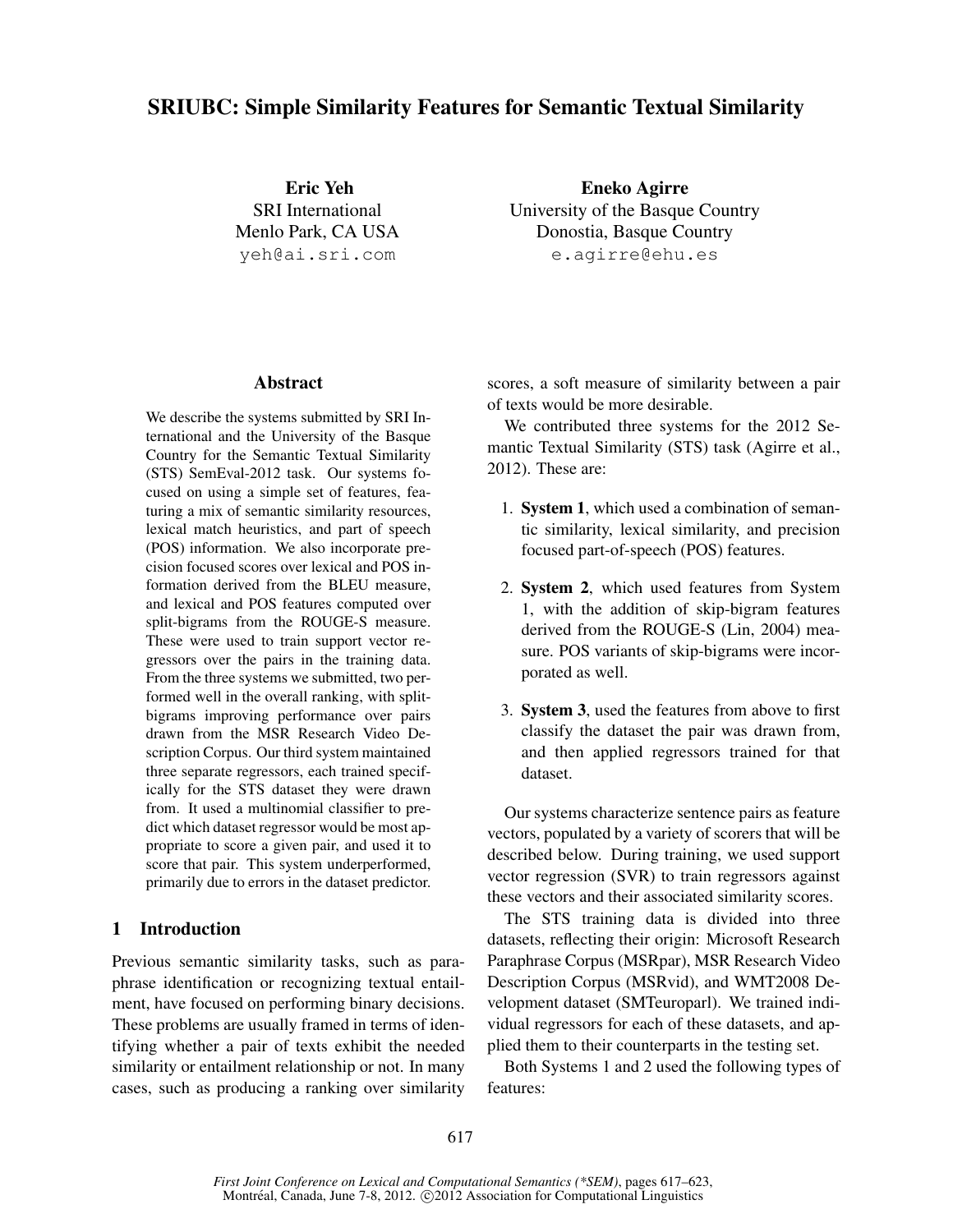- 1. Resource based word to word semantic similarities.
- 2. Cosine-based lexical similarity measure.
- 3. Bilingual Evaluation Understudy (BLEU) (Papineni et al., 2002) lexical overlap.
- 4. Precision focused Part of Speech (POS) features.

System 2 added the following features:

- 1. Lexically motivated skip-bigram overlap.
- 2. Precision focused skip-bigram POS features.

One of the primary motivations for our the choice of features was to use relatively simple and fast features, which can be scaled up to large datasets, given appropriate caching and pre-generated lookups. As the test phase included surprise datasets, whose origin was not disclosed, we also trained a fourth model using all of the training data from all three datasets. Systems 1 and 2 employed this strategy for the surprise data.

Since the statistics for each of the training datasets varied, directly pooling them together may not be the best strategy when scoring the surprise data, whose origins were unknown. To account for this, System 3 treated this as a gated regression problem, where pairs are considered to originate strictly from one dataset, and to score using a model specifically tailored for that dataset. We first trained regressors on each of the datasets separately. Then we trained a classifier to predict which dataset a given pair is likeliest to have been drawn from, and then applied the matching trained regressor to obtain its score.

This team included one of the organizers. We want to stress that we took all measures to make our participation on the same conditions as the rest of participants. In particular, the organizer did not allow the other member of the team to access any data or information which was not already available for the rest of participants.

For the rest of this system description, we first outline the scorers used to populate the feature vectors used for Systems 1 and 2. We then describe the setup for performing the regression. We follow with an explanation of our strategies for dealing with

the surprise data, including a description of System 3. We then summarize performance over the the datasets, and discuss future avenues of investigation.

## 2 Resource Based Similarity

Our system uses several resources for assessing the word to word similarity between a pair of sentences. In order to pool together the similarity scores for a given pair, we employed the Semantic Matrix (Fernando and Stevenson, 2008) framework. To generate the scores, we used several resources, principally those derived from the relation graph of Word-Net (Fellbaum, 1998), and those derived from distributional resources, namely Explicit Semantic Analysis (Gabrilovich and Markovitch, 2009), and the Dekang Lin Proximity-based Thesaurus<sup>1</sup>. We now describe the Semantic Matrix method, and follow with descriptions of each of the resources used.

#### 2.1 Semantic Matrix

The Semantic Matrix is a method for pooling all of the pairwise similarity scores between the tokens found in two input strings. In order to score the similarity between a pair of strings  $s_1$  and  $s_2$ we first identify all of the unique vocabulary words from these strings to derive their corresponding occurrence vectors  $v_1$  and  $v_2$ . Each dimension of these vectors corresponds to a unique vocabulary word, and binary values were used, corresponding to whether that word was observed. The similarity score for pair,  $\sin(s_1, s_2)$ , is given by Formula 1.

$$
\text{sim}(s_1, s_2) = \frac{\mathbf{v}_1^T \mathbf{W} \mathbf{v}_2}{\|\mathbf{v}_1\| \|\mathbf{v}_2\|} \tag{1}
$$

with W being the symmetric matrix marking the similarity between pairs of words in the vocabulary. We note that this is similar to the Mahalanobis distance, except adjusted to produce a similarity. For this experiment, we normalized matrix entries so all values lay in the 0-1 range.

As named entities and other words encountered may not appear in one or more of the resources used, we applied the identity to  $W$ . This is equivalent to adding a strict lexical match fallback on top of the similarity measure.

<sup>1</sup> http://webdocs.cs.ualberta.ca/ lindek/downloads.htm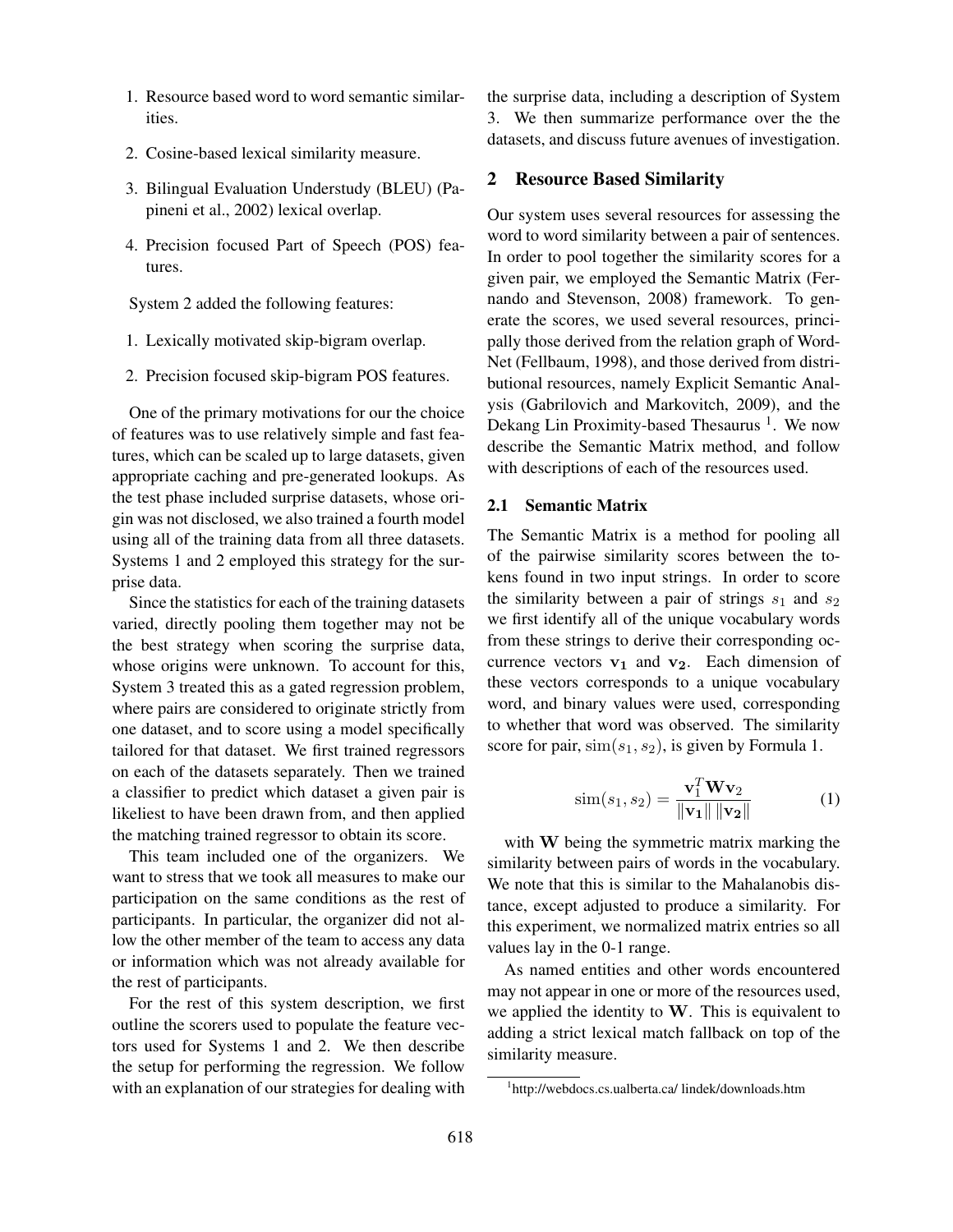Per (Fernando and Stevenson, 2008), a filter was applied over the values of W. Any entries that fell below a given threshold value were flattened to zero, in order to prevent low scoring similarities from overwhelming the score. From previous studies over MSRpar, we applied a threshold of 0.9.

For our experiments, each of the word to word similarity scorers described below were used to generate a corresponding word similarity matrix W, with scores generated using the Semantic Matrix.

#### 2.2 WordNet Similarity

We used several methods to obtain word to word similarities from WordNet. WordNet is a lexicalsemantic resource that describes typed relationships between *synsets*, semantic categories a word may belong to. Similarity scoring methods identify the synsets associated with a pair of words, and then use this relationship graph to generate a score.

The first set of scorers were generated from the Leacock-Chodorow, Lin, and Wu-Palmer measures from the WordNet Similarity package (Pedersen et al., 2004). For each of these measures, we averaged across all of the possible synsets between a given pair of words.

Another scorer we used was Personalized PageRank (PPR) (Agirre et al., 2010), a topic sensitive variant of the PageRank algorithm (Page et al., 1999) that uses a random walk process to identify the significant nodes of a graph given its link structure. We first derived a graph G from WordNet, treating synsets as the vertices and the relationships between synsets as the edges. To obtain a signature for a given word, we apply topic sensitive PageRank (Haveliwala, 2002) over G, using the synsets associated with the word as the initial distribution. At convergence, we convert the stationary distribution into a vector. The similarity between two words is the cosine similarity between their vectors.

## 2.3 Distributional Resources

In contrast with the structure based WordNet based methods, distributional methods use statistical properties of corpora to derive similarity scores. We generated two scorers, one based on Explicit Semantic Analysis (ESA), and the other on the Dekang Lin Proximity-based Thesaurus. For a given word, ESA generates a *concept vector*, where the concepts are Wikipedia articles, and the score measures how closely associated that word is with the textual content of the article. To score the similarity between two words, we computed the cosine similarity of their concept vectors. This method proved to give state-of-the-art performance on the WordSim-353 word pair relatedness dataset (Finkelstein et al., 2002).

The Lin Proximity-based Thesaurus identifies the neighborhood around words encountered in the Reuters and Text Retrieval Conference (TREC). For a given word, the Thesaurus identifies the top 200 words with the most similar neighborhoods, listing the score based on these matches. For our experiments, we treated these as feature vectors, with the intuition being similar words should share similar neighbors. Again, the similarity score between two words was scored using the cosine similarity of their vectors.

## 3 Cosine Similarity

Another scorer we used was the cosine similarity over the lemmas found in the sentences in a pair. For generating the vectors used in the cosine similarity computation, we used the term frequency of the lemmas.

#### 4 BLEU Features

BLEU is a measure developed to automatically assess how closely sentences generated by machine translation systems match reference human generated texts. BLEU is a directional measurement, and works on the assumption that the more lexically similar a *system* generated sentence is to a *reference* sentence, a human generated translation, the better the system sentence is. This can also be seen as a standin for the semantic similarity of the pairs, as was shown when BLEU was applied to the paraphrase identification identification problem in (Finch et al., 2005).

The BLEU score for a given system sentence and reference sentence of order  $N$  is computed using Formula 2.

$$
BLEU(sys, ref) = B \cdot \exp \sum_{n=1}^{N} \frac{1}{N} \log(p_n) \quad (2)
$$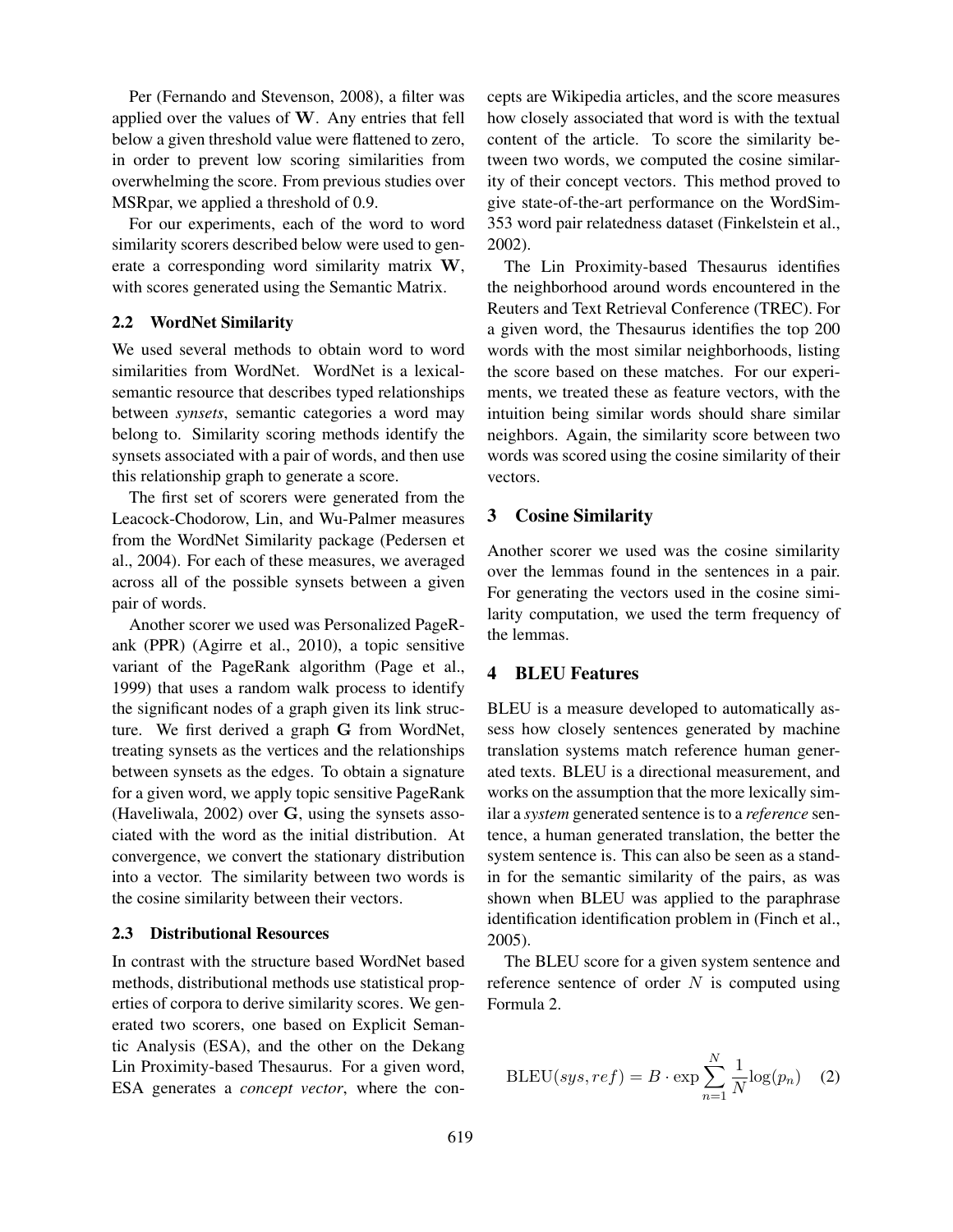B is a brevity penalty used to prevent degenerate translations. Given this has little bearing on our experiments, we set its value to 1 for our experiments. Following (Papineni et al., 2002), we give each order  $n$  equal weight in the geometric mean. The probability of an order  $n$ -gram from the system sentence being found in the reference,  $p_n$ , is given in Formula 3.

$$
p_n = \frac{\sum_{ngram \in sys} count_{sys \land ref}(ngram)}{\sum_{ngram \in sys} count_{sys}(ngram)} \qquad (3)
$$

 $count_{sys}(ngram)$  is frequency of occurrence for the given  $n$ -gram in the system sentence. The numerator term is computed as  $count_{sys\wedge ref}(ngram)$  $\min(\text{count}_{sys}(ngram), \text{count}_{ref}(ngram))$  where  $count_{ref}(ngram)$  is the frequency of occurrence of that  $n$ -gram in the reference sentence. This is equivalent to having each  $n$ -gram have a 1-1 mapping with a matching  $n$ -gram in the reference (if any), and counting the number of mappings.

As there is a risk of higher order system  $n$ -grams having no matches in the reference, we apply Laplacian smoothing to the n-gram counts.

BLEU is considered to be a precision focused measure, as it only measures how much of the system sentence matches a reference sentence. Following (Finch et al., 2005), we obtain a modified BLEU score for strings  $s_1$  and  $s_2$  of a pair by averaging the BLEU scores where each takes a turn as the system sentence, as given in Formula 4.

$$
Score(s_1, s_2) = \frac{1}{2}BLEU(s_1, s_2) \cdot BLEU(s_2, s_1)
$$
\n(4)

For our experiments, we used BLEU scores of order  $N = 1..4$ , over *n*-grams formed over the sentence lemmas, and used these as features for characterizing a given pair.

## 4.1 Precision Focused POS Features

From past experiments with paraphrase identification over the MSR Paraphrase Corpus, we have found including POS information to be beneficial. To this capture this kind of information, we generated precision focused POS features, which measures the following between the sentences in a problem pair:

- 1. The overlap in POS tags.
- 2. The mismatch in POS tags.

We follow the formulation for POS vectors given in (Finch et al., 2005). For a given sentence pair, we identify the set of words whose lemmas were matched in both the system and reference sentences,  $W_{match}$  and those with no matches,  $W_{miss}$ . Using the directional notion of system and reference sentences from BLEU, for each word  $w \in W_{match}$ ,

$$
POSMatch(t, sys, ref) = \frac{\sum_{w \in W_{match}} count_t(w)}{|sys|}
$$
\n(5)

where  $\text{count}_t$  is 1 if word w has the matching POS tag, and 0 otherwise.  $|sys|$  is the token count of the system sentence. This is deemed to be precisionfocused, as this computation is done over candidates found in the system sentence.

To generate the score for missing POS tags, we perform a similar computation,

$$
POSMiss(t, sys, ref) = \frac{\sum_{w \in W_{miss}} count_t(w)}{|sys|}
$$
 (6)

To score the POS match and misses between a pair, we follow Formula 4 and average the scores for each POS tag, where the sentences in a given pair swap positions as the system and reference sentences.

# 5 Split-Bigram Features

System 2 added split-bigram features, which were derived from the ROUGE-S measure. Like bigrams, split-bigrams consist of an ordered pair of distinct tokens drawn from a source sentence. Unlike bigrams, split-bigrams allow for a number of intervening tokens to appear between the split-bigram tokens. For example, *"The cat ate fish."* would generate the following split-bigrams *the*→*cat*, *the*→*ate*, *the*→*fish*, *cat*→*ate*, *cat*→*fish*, and *ate*→*fish*. The intent of split-bigrams is to quickly capture long range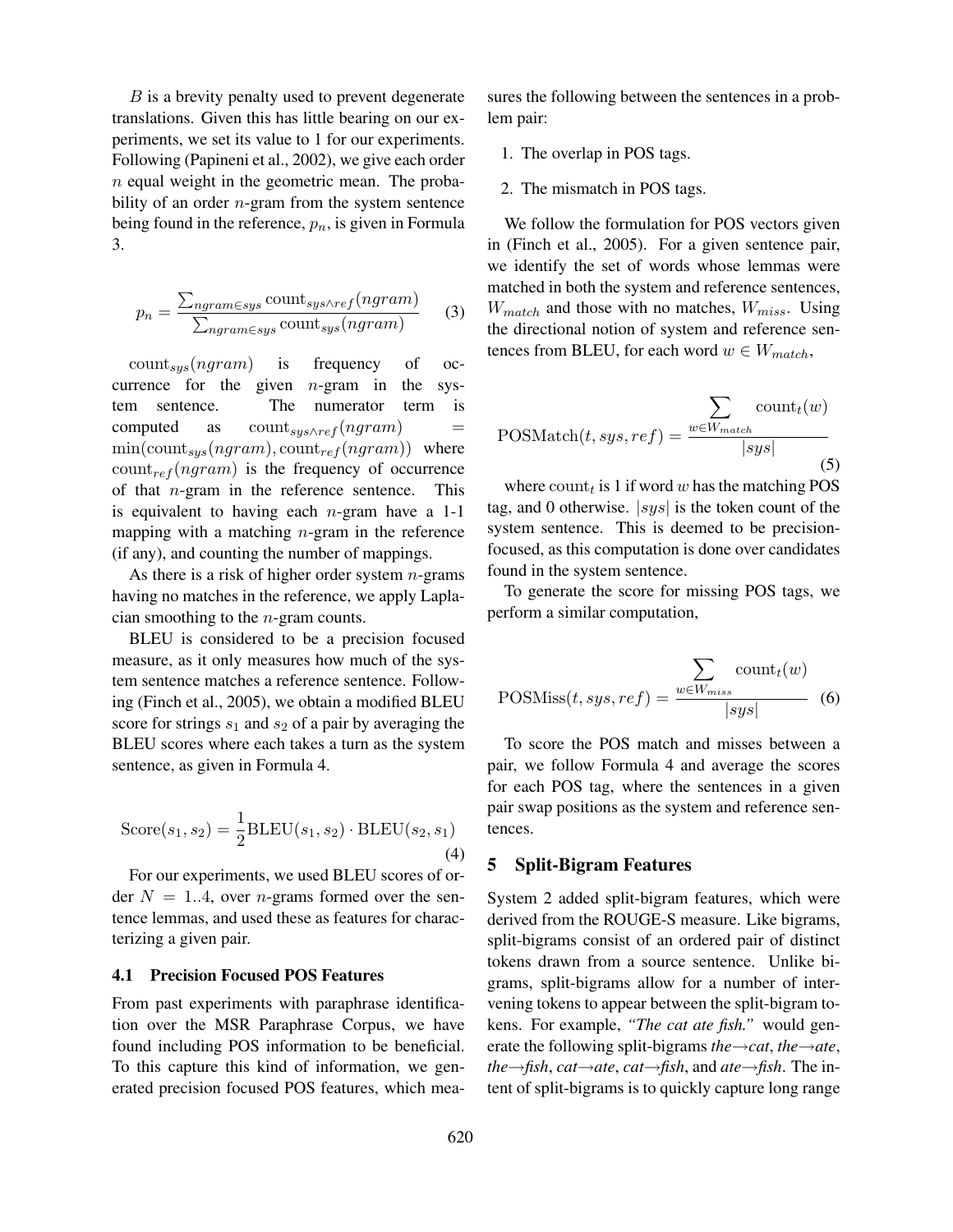dependencies, without requiring a parse of the sentence.

Similar to ROUGE-S, we used lexical overlap of the split-bigrams as an approximation of semantic similarity. As our pairs are bidirectional, we used the same framework (Formula 2) for obtaining BLEU scores to generate split-bigram overlap scores for our pairs. Here, counts are obtained over split-bigrams found in the system and reference sentences, and the order was set to 1.

For generating the skip-bigram overlap score for a pair, we used a maximum distance of three.

## 5.1 Skip-Bigram POS Features

In the same vein as the precision focused POS features, we used the POS tags of matched splitbigrams as features, where the frequency of the POS tags in split-bigrams,  $t \rightarrow t'$ , were used. Here,  $B<sub>match</sub>$  represents the split-bigrams which were found in both the system and reference sentences, matched on lexical content.

$$
SBMatch(t \to t', sys, ref) = \frac{\sum_{b \in B_{match}} count_{t \to t'}(b)}{|sys|}
$$
(7)

Due to sparsity, we only considered scores from split-bigram matches between the system and reference sentences, and do not model split-bigram misses. As before, we generate scores for each splitbigram tag sequence by averaging the scores where both sentences in a pair have swapped positions. For our experiments, we only considered split-bigram POS features of up to distance 3. In our initial experiments we found split-bigram POS features helped only in the case of shorter sentence pairs, so we only generated features if both the sentences in a given pair contained ten tokens or less.

#### 6 Experimental Setup

For all three systems, we used the Stanford CoreNLP (Toutanova et al., 2003) package to perform lemmatization and POS tagging of the input sentences. For regressors, we used LibSVM's (Chang and Lin, 2011) support vector regression capability, using radial basis kernels. Based off of tuning on the training set, we set  $\gamma = 1$  and the default

| <b>Dataset</b> | Mean  | <b>Std.Dev</b> |
|----------------|-------|----------------|
| <b>MSRpar</b>  | 3.322 | 0.9294         |
| MSRvid         | 2.135 | 1.595          |
| <b>SMTeur</b>  | 4.307 | 0.7114         |

Table 1: Means and standard deviations of similarity scores for each of the training datasets.

slack value.

From previous experience with paraphrase identification over the MSR Paraphrase Corpus, we retained stop words in all of our experiments.

## 7 Dealing with Surprise Data

As the STS training data was broken into three separate datasets, each with their own distinct statistics, we developed three regressors trained individually on each of these datasets. This presented a problem when dealing with surprise datasets, whose statistics were not known.

The approach taken by Systems 1 and 2 was simply to pool together all three training datasets into a single dataset and train a single regressor on that unified model. We then applied that regressor against the two surprise datasets, OnWN and SMTnews.

Analysis of the similarity score statistics showed that they varied greatly between each of the training sets, as given in Table 1. Thus combining the datasets blindly, as with Systems 1 and 2, may prove to be a suboptimal strategy. The approach taken by System 3 was to consider the feature vectors themselves as capturing information about which dataset they were drawn from, and to use a classifier to predict that dataset. We then emit the score from the regressor trained on just that matching dataset. We used the Stanford Classifier's (Manning and Klein, 2003) multinomial logistic regression as our dataset predictor, using the feature vectors from System 2.

Five-fold cross validation over the training data showed the dataset predictor to have an overall accuracy of 91.75%.

In order to assess performance over the known datasets at test time, System 3 also applied the same strategy for the MSRpar, MSRvid, and SMTeuroparl test sets.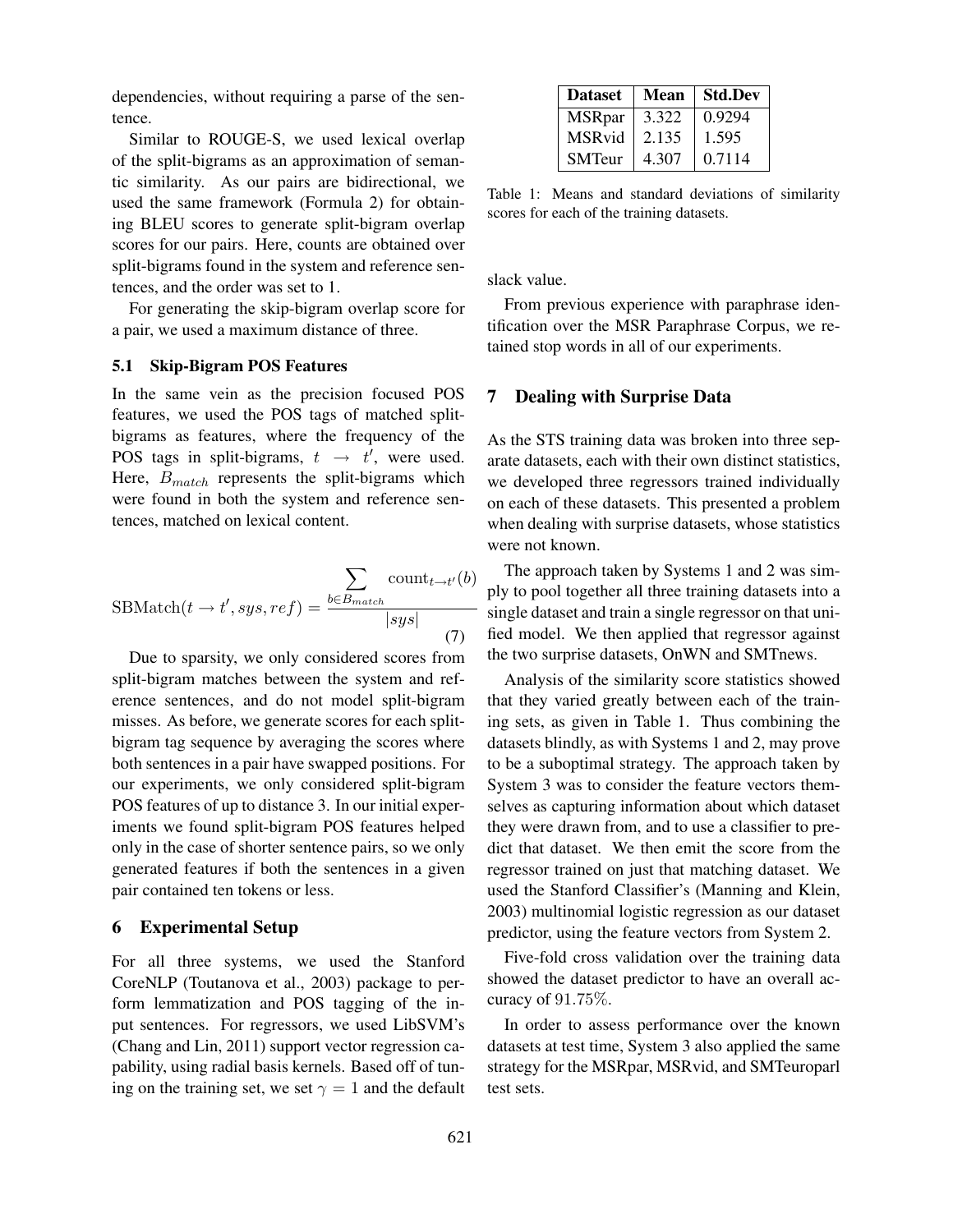| Sys | - All | Allnorm                                                     | Mean | <b>MSRpar</b> |        |        |                     | MSRvid   SMTeur   OnWN   SMTnews |
|-----|-------|-------------------------------------------------------------|------|---------------|--------|--------|---------------------|----------------------------------|
|     |       | $0.7513 / 11 \mid 0.8017 / 40 \mid 0.5997 / 22 \mid 0.6084$ |      |               | 0.7458 | 0.4688 | $0.6315 \pm 0.3994$ |                                  |
|     |       | $0.7562 / 10$   $0.8111 / 24$   $0.5858 / 33$   $0.6050$    |      |               | 0.7939 | 0.4294 | 0.5871              | $-10.3366$                       |
|     |       | $0.6876 / 21 \mid 0.7812 / 54 \mid 0.4668 / 68 \mid 0.4791$ |      |               | 0.7901 | 0.2159 | 0.3843              | 0.2801                           |

Table 2: Pearson correlation of described systems against test data, by dataset. Overall measures are *All* indicates the combined Pearson, *Allnorm* the normalized variant, and *Mean* the macro average of Pearson correlations. Rank for the system in the overall measure is given after the slash.

| Guess/Gold    | <b>MSRpar</b> | <b>MSRvid</b> | <b>SMTeur</b> |
|---------------|---------------|---------------|---------------|
| <b>MSRpar</b> | 664           |               | 75            |
| <b>MSRvid</b> |               | 737           | 10            |
| <b>SMTeur</b> | 79            | h             | 649           |

Table 3: Confusion for the dataset predictor, used to predict which dataset a pair was drawn from. This was ddrawn using five-fold cross validation over the training set, with columns representing golds and guesses as rows.

## 8 Results and Discussion

Results on the test data for each of the systems against the individual datasets, are given in Table 2, given in Pearson linear correlation with the gold standard scores. Overall measures for the systems are given, along with their overall ranking.

The split-bigram features in System 2 contributed primarily to performance over the MSRvid dataset, while degrading performance on the other datasets slightly. This is likely a result of increasing sparsity in the feature space, but overall this system performed well. System 3 underperformed on most datasets, asides from its performance on MSRvid. The confusion generated over five-fold cross validation over the training set is given in Table 3, and precision, recall, and F1 scores by dataset label from five-fold cross validation over the training set are given in Table 4. As these show, predictor errors lay primarily in confusing MSRpar for SMTeuroparl, and vice versa. This error was significant enough to reduce performance on both the MSRpar and SM-Teuroparl test sets. This proved to be enough to reduce the scores between these two datasets.

#### 9 Conclusion and Future Work

Our STS systems have shown that relatively simple syntax free methods can be employed to the STS task. Future avenues of investigation would

| <b>Dataset</b> | Prec   | Rec    | F1     |
|----------------|--------|--------|--------|
| <b>MSRpar</b>  | 0.8901 | 0.8853 | 0.8877 |
| <b>MSRvid</b>  | 0.9775 | 0.9827 | 0.9801 |
| <b>SMTeur</b>  | 0.8842 | 0.8842 | 0.8842 |

Table 4: Results on classifying pairs by source dataset, using five-fold cross validation over training data.

be to include the use of syntactic information, in order to obtain better predicate-argument information. Syntactic information has proven useful for the paraphrase identification task over MSRpar, as demonstrated in studies such as (Das and Smith, 2009) and (Socher et al., 2011). Furthermore, a qualitative assessment of the pairs across different datasets showed relatively significant differences, which would strengthen the argument for developing features and methods specific to each dataset. Another improvement would be to develop a better dataset predictor for System 3. Also recognizing there may be ways to normalize and rescale scores across datasets so the regression models used do not have to account for differing means and standard deviations.

Finally, there are other bodies of source data that may be adapted for use with the STS task, such as the paraphrasing pairs of the Recognizing Textual Entailment challenges, human generated reference translations for machine translation evaluation, and human generated summaries used for summarization evaluations. Although these are gold decisions, at the very least they could provide a source of high similarity pairs, from which one could manufacture lower scoring variants.

## Acknowledgments

The authors would like to thank the Semantic Textual Similarity organizers for all of their hard work